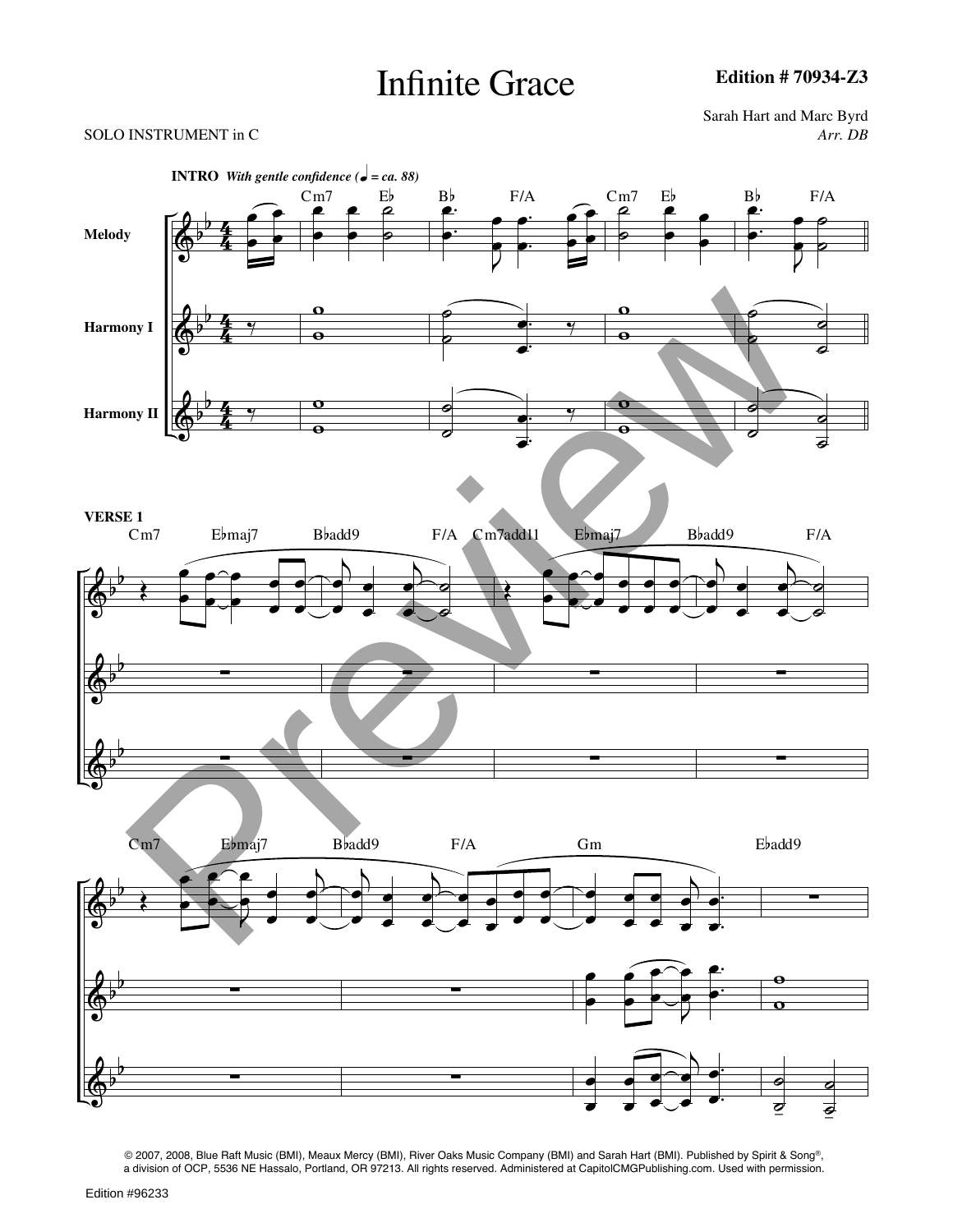### **INFINITE GRACE (Solo Instrument in C), pg. 2 of 6**

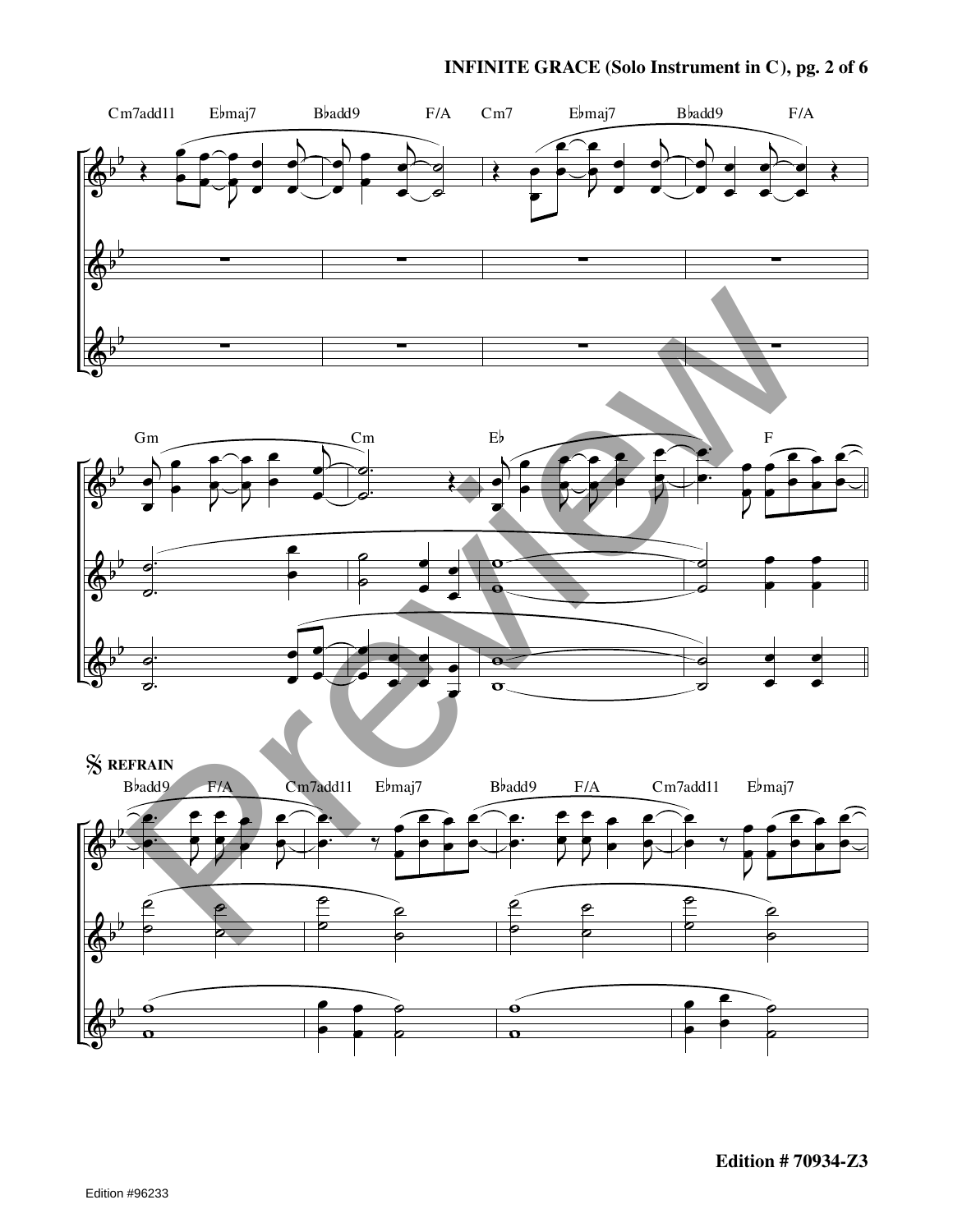# **INFINITE GRACE (Solo Instrument in C), pg. 3 of 6**

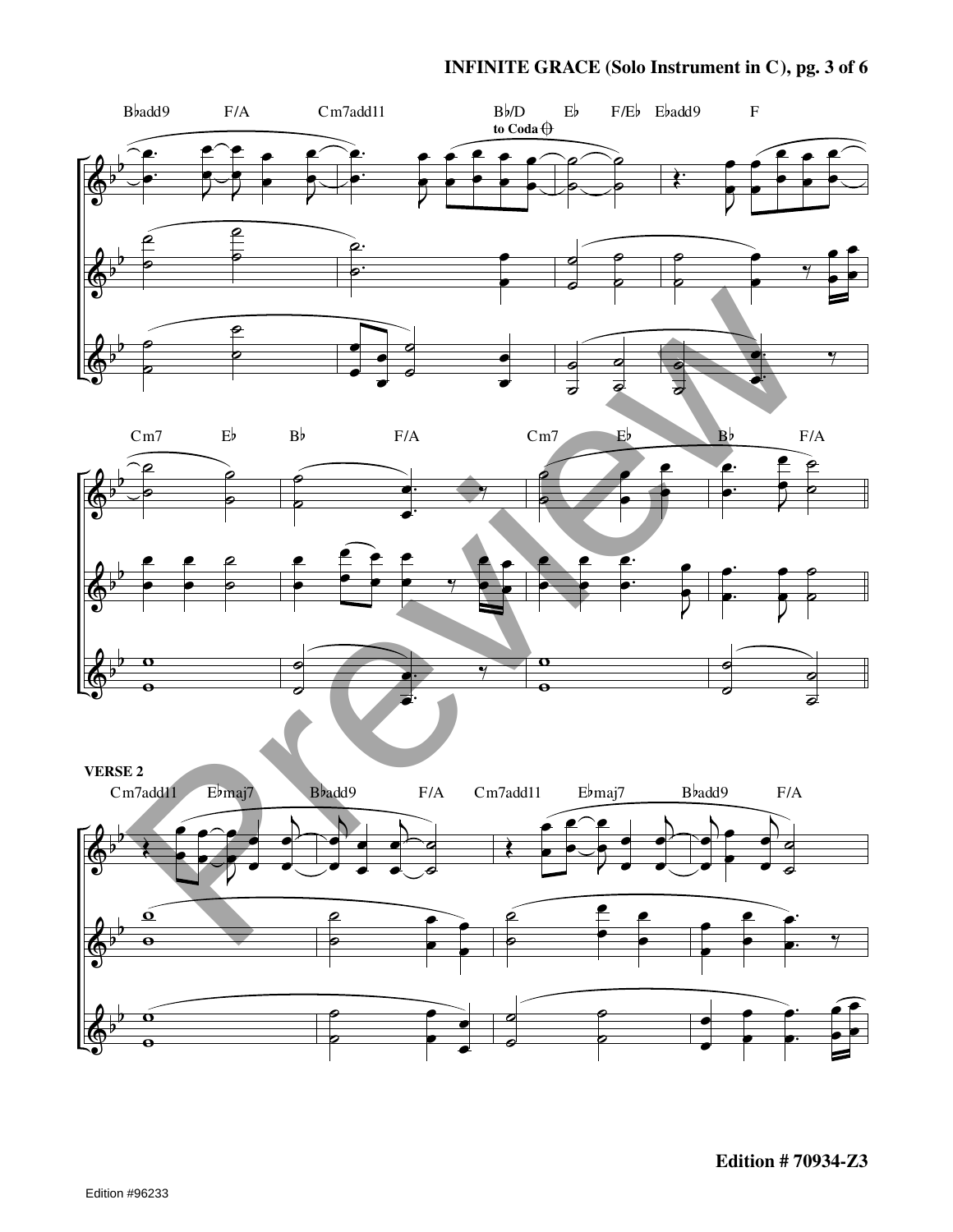# **INFINITE GRACE (Solo Instrument in C), pg. 4 of 6**

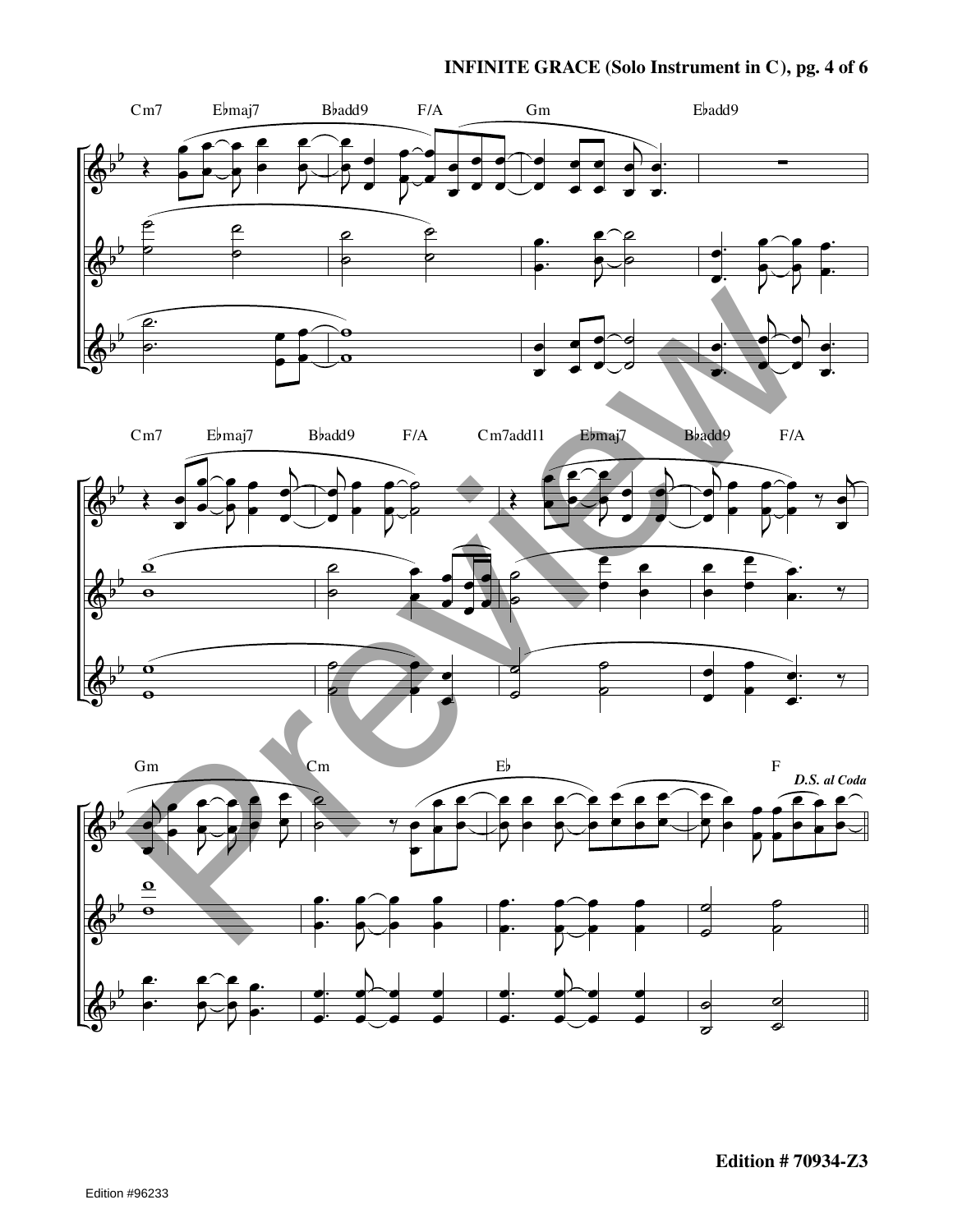





**Edition # 70934-Z3**